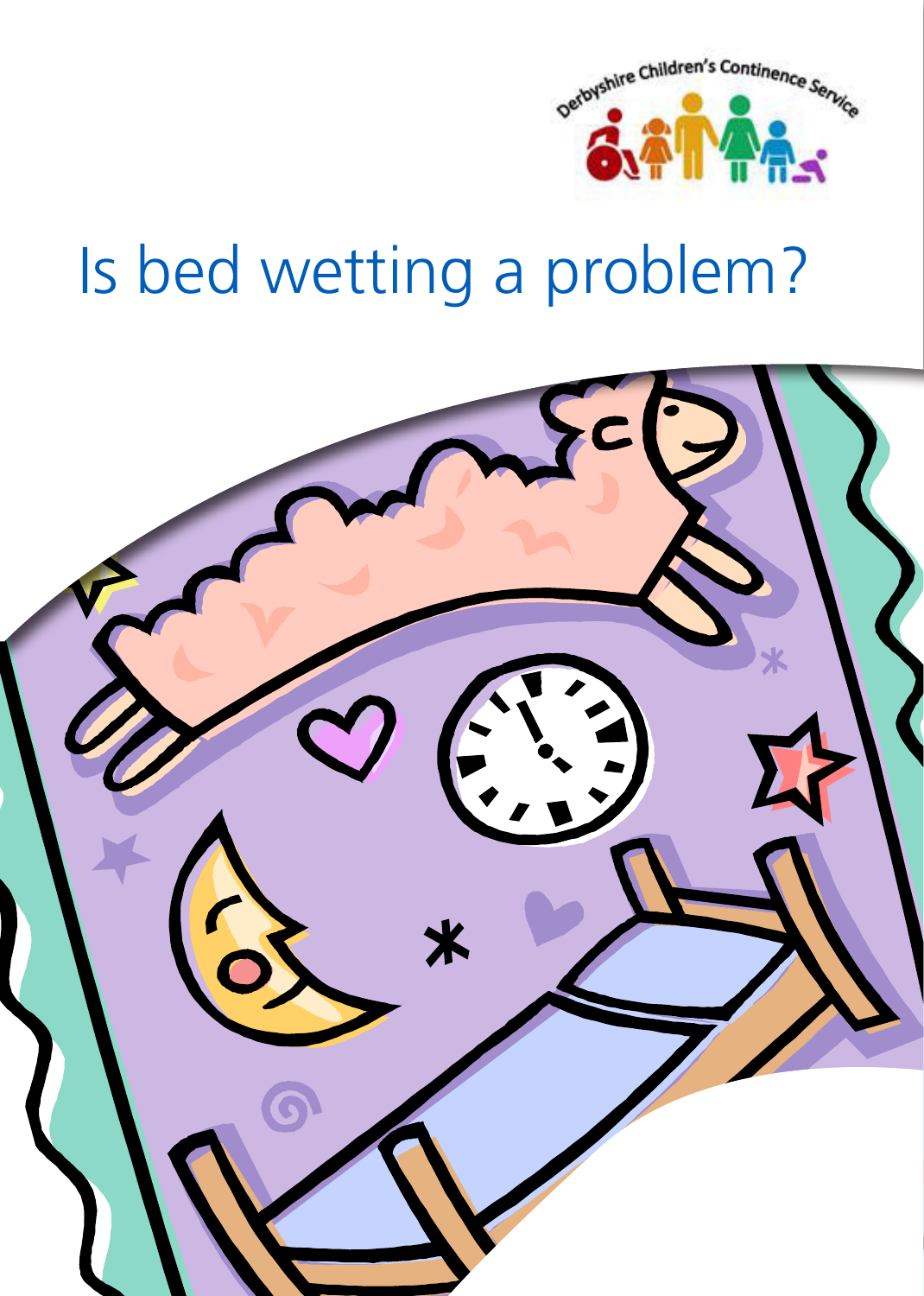# Bed wetting affects about half a million children between five and 16

**• 16% of five-year-olds**

**• 9% of nine-year-olds**

**• 2% of 15-year-olds are affected.**

If bedwetting affects you or a child over five in your family, read on as you may have questions about:

- drinks
- nighttime routines
- rewards

- 
- alarms • medication
- people who can help.



# **The bladder and bedwetting**

The bladder is a muscular bag. It stretches like a balloon as it fills with wee from the kidneys. The signal to have a wee goes from bladder to brain via a nerve. If a child does not wake to the signal, the bladder stretches to its limit, then the muscle at the bladder outlet relaxes, the bladder empties and the bed gets wet.

It is not due to laziness or sleeping too deeply and is not the child's fault. It can cause distress for children and their families, but with the right help most children learn to wake to a full bladder signal and develop bladder control.

# **Helpful tips - drink plenty**

| Age              | Sex    | Total drinks per day |
|------------------|--------|----------------------|
| Four-eight years | Female | 1000 - 1400 ml       |
|                  | Male   | 1000 - 1400 ml       |
| Nine-13 years    | Female | 1200 - 2100 ml       |
|                  | Male   | 1400 - 2300 ml       |
| 14-18 years      | Female | 1400 - 2500 ml       |
|                  | Male   | 2100 - 3200 ml       |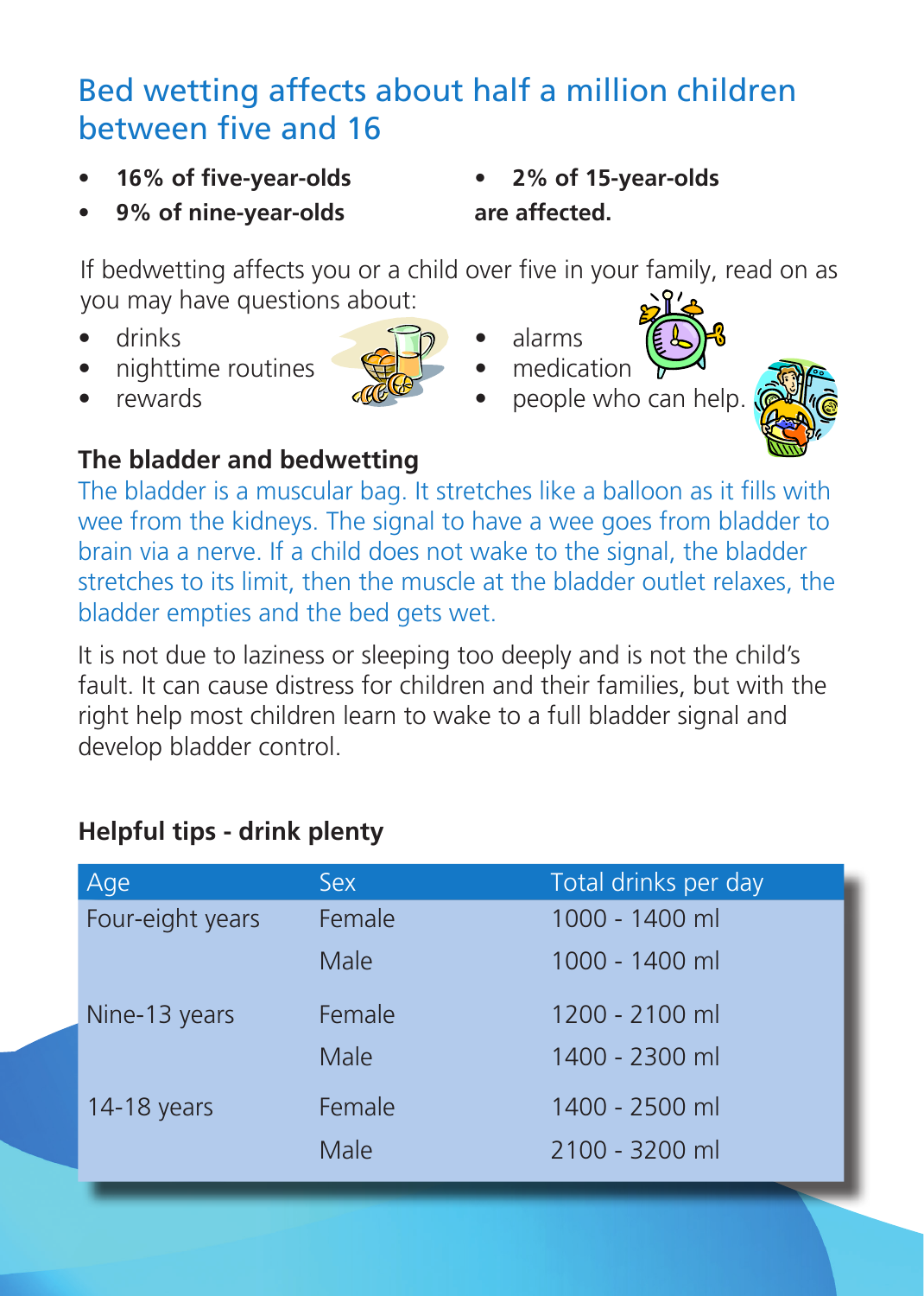Have at least the recommended amount of fluid, at regular intervals: this strengthens the bladder's muscles so it holds more wee. Reducing drinks may reduce bladder capacity and increase the urgency to wee. Ask at school about taking a water bottle.

Have the last drink of water, milk, or juice about an hour before bedtime: cutting out this drink rarely improves bedwetting, but avoid coffee, tea, chocolate or fizzy drinks as these make the kidneys produce more wee.

#### **Have regular wees during the day**

Have regular daytime wees at natural breaks between activities and lessons: only hold on for a few seconds, this develops better control than holding on for a long time, or doing frequent small wees 'just in case'.

#### **Make a night time routine**

Empty the bladder when getting ready for bed and again before falling asleep. Think about being dry: thinking that being dry is possible can help more than thinking about being wet. Be the boss of your bladder.

Switch off lights and TV, but make sure the toilet is easily reached: a torch or bedside lamp may be useful. A potty in the bedroom might be helpful if getting to the bathroom is difficult. Have a dressing gown nearby, if the house is cold at night.